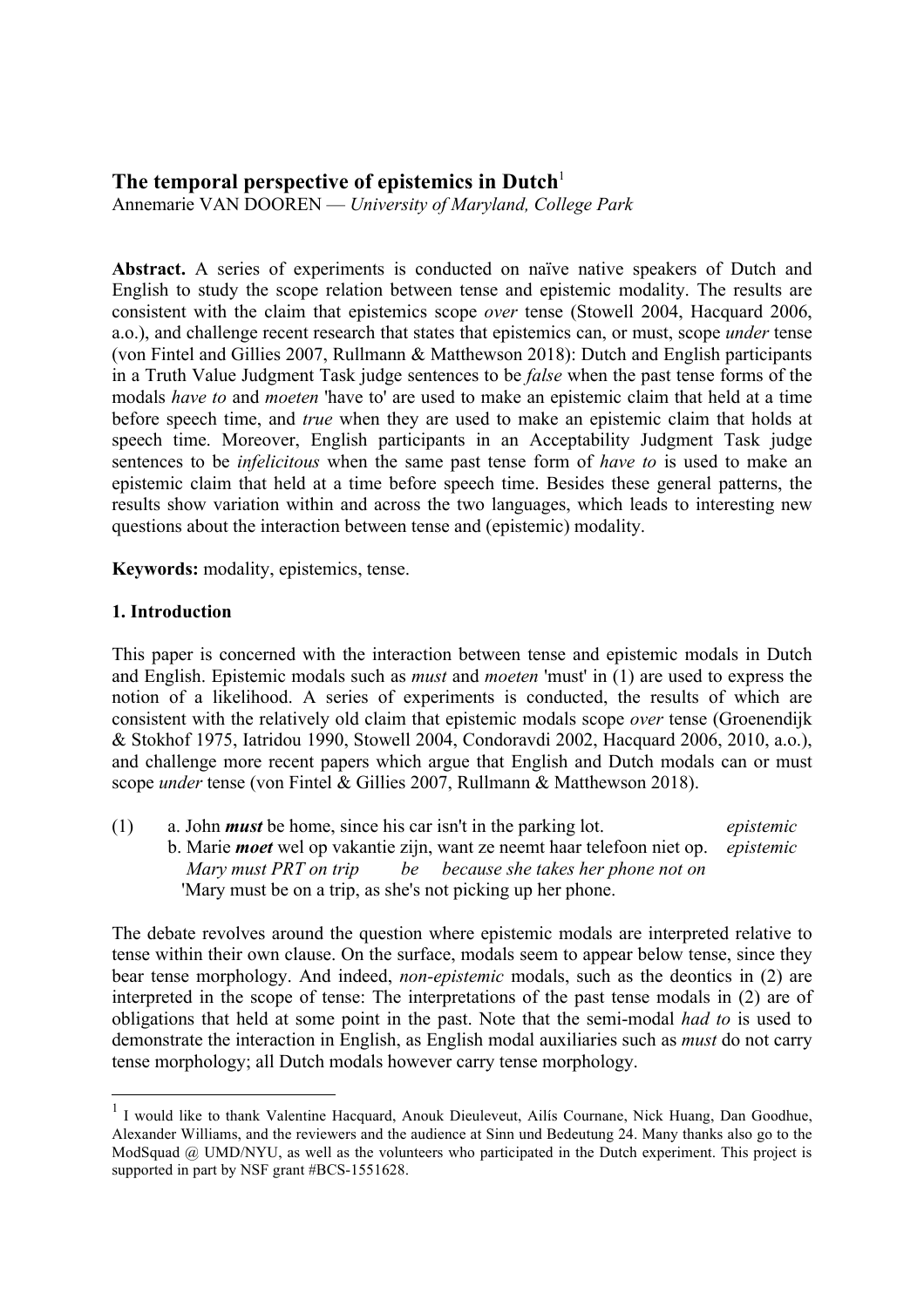(2) a. John *had to* be home by 10, since his parents told him so. *deontic* b. Marie *moest* om 10 uur thuis zijn van haar ouders *deontic Mary must.PST at 10 hour home be from her parents* 'Mary's parents obliged her to be home by 10.'

Some researchers have argued that *epistemic* modals in contrast outscope tense (Groenendijk & Stokhof 1975:68-69, Iatridou 1990, Stowell 2004, Hacquard 2006, 2010, 2011 and Hacquard & Cournane 2016, a.o.). The crucial datapoints involve again the interpretation of past tense epistemics, since two possible orderings of the scope-bearing elements are in principle available: The epistemic modal could scope *under* tense, giving a sentence like (3) the interpretation of a *past* likelihood (3i) (a past *temporal perspective*, Condoravdi 2002), or the epistemic modal could scope *over* tense, locating the evaluation time of the modal at the local time of evaluation, which in matrix sentences is speech time. The sentence is thus interpreted as a *current* likelihood (3ii) (a present *temporal perspective*).

(3) John *had to* be home, since his car wasn't in the parking lot. Option i. 'Given what I *knew then*, it *was* necessary that John was home.' Option ii. 'Given what I *know now*, it *is* necessary that John was home.'

Note that this second interpretation, which is the one argued for in this paper, is unexpected: While the past tense marker is *on* the modal, it does not backshift the evaluation time of the modal. The epistemic modal is evaluated at speech time. The tense marker is instead interpreted *under* the modal, shifting the event under the modal to the past.

What is at stake? The claim that epistemics scope over tense has been used to show that epistemic modals are structurally *high* in the clause: they take a large sized complement, including a TP (4) (Cinque 1999, Hacquard 2006, 2010), while *root* modals scope *under*  tense and are thus structurally *low*. So, the interaction between tense and modality is used to argue that modals that can be used to express both a likelihood (an epistemic) and an obligation (a deontic), are in different structural positions depending on its use.

(4) ModEpistemic > Tense > ModRoot > Verb (Cinque 1999, Hacquard 2006, a.o.)

In contrast, Rullmann & Matthewson (2018), who argue that past tense epistemics scope *under* tense, propose that modals are uniformly in a structurally low position (5).

(5) Tense > ModP > Verb (Rullmann & Matthewson 2012, 2018)

In the next section the crucial datapoints are discussed that researchers have brought forward for the interpretation of past tense epistemics in (3). This discussion results in an empirical impasse: English datapoints that according to Hacquard (2006, 2010, 2016) support the view that epistemics scope *over* tense are argued to be 'marginal at best' by Rullmann & Matthewson (2018). Datapoints that according to Rullmann & Matthewson (2018) support the view that epistemics scope *under* tense are claimed to be special by Hacquard (2006, 2010, 2016) in that they involve *context shift*: under special circumstances, a past temporal operator in a higher clause can make it appear like the epistemic is evaluated in the past, but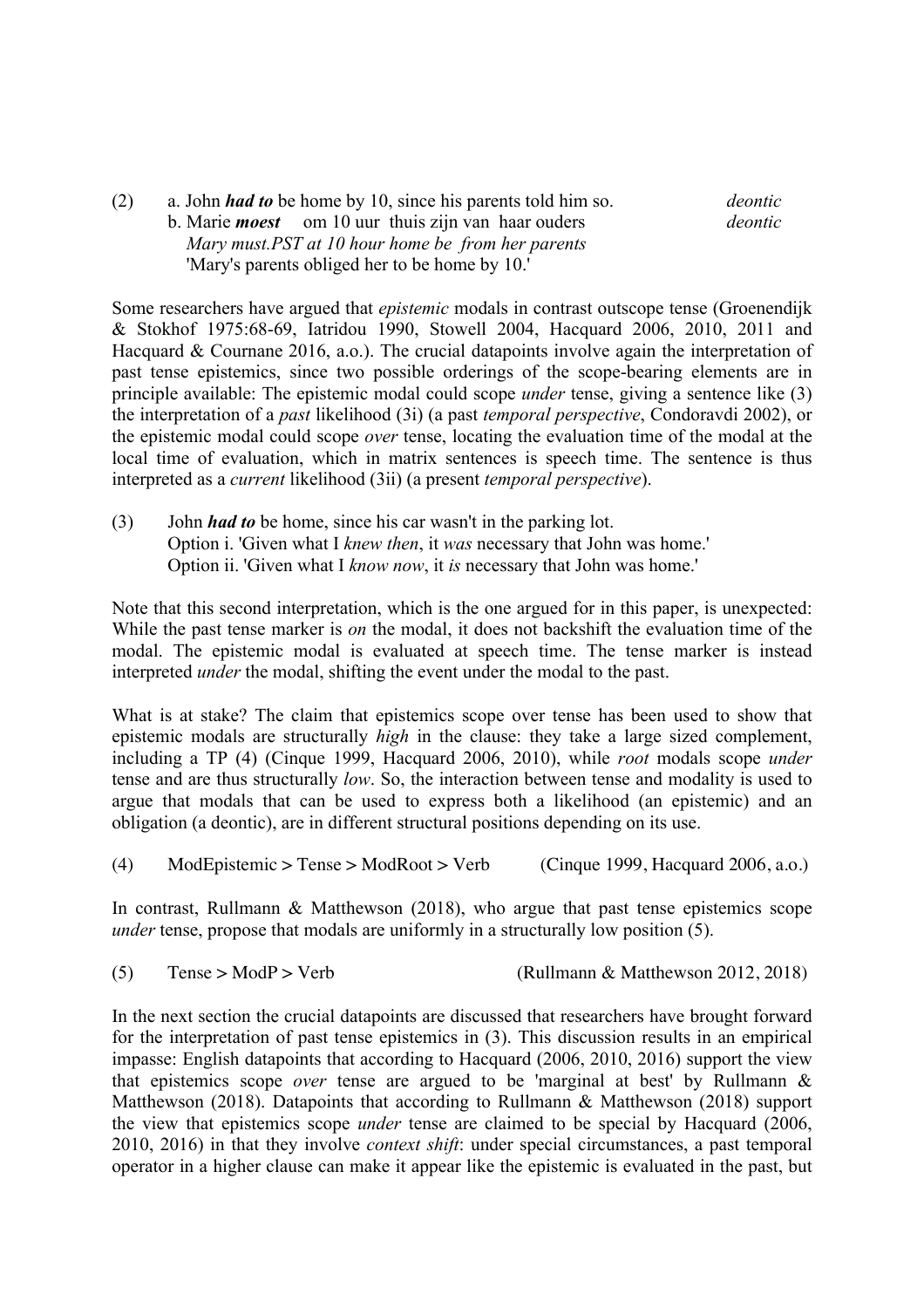in fact, the epistemic is still evaluated at the now shifted local time of evaluation. The impasse warrants a quantitative study using naïve speakers of English, and adding Dutch, in which the crucial datapoints can be tested. Two initial studies are described in section 3. The conclusion follows in section 4.

# **2. The debate**

The two claims about the structural height of epistemic modals make different predictions: If epistemics are structurally *below* the tense marker in their clause, the evaluation time is the time expressed by tense. For past tense epistemics, this means that they are evaluated at a time before speech time (a *past* evaluation time, Table 1). If epistemics are structurally *above* tense, the evaluation time is the local time of evaluation. For past tense epistemics in *matrix contexts*, this means that they are evaluated at speech time (a *present* evaluation time); in *embedded contexts*, the local time of evaluation may be in the past. Arguments in favor of each claim are discussed below.

| Table 1: Possible interpretations of epistemics |  |
|-------------------------------------------------|--|
|-------------------------------------------------|--|

|                                    | Past epistemic in matrix context<br>Evaluation time |  |                                                            |  |
|------------------------------------|-----------------------------------------------------|--|------------------------------------------------------------|--|
|                                    | of the epistemic                                    |  | <b>Past</b> evaluation time <b>Present</b> evaluation time |  |
| $Tense$ > Epistemic                | Time expressed                                      |  |                                                            |  |
| (Rullmann & Matthewson 2018)       | by tense                                            |  |                                                            |  |
| Epistemic $>$ Tense                | Local time                                          |  |                                                            |  |
| (Cinque 1999, Hacquard 2006, a.o.) |                                                     |  |                                                            |  |

#### 2.1. Epistemics scope *over* tense

The view that epistemic modals scope *over* tense can be found in Groenendijk & Stokhof (1975:68-69), Iatridou (1990), Stowell (2004), Hacquard (2006, 2010, 2011) and Hacquard & Cournane (2016), a.o. Stowell's example is in (6); a context that helps bring out the intended reading is two speakers discussing how many people were at a party last night. The epistemic modal seems to be evaluated *at speech time*: Given the evidence available at the time of speech, it *is* necessary that there were at least a hundred people at that party last night.

(6) There **had to** be at least a hundred people there. 'There must have been at least a hundred people there.' (Stowell 2004:626)

It could be argued, however, that in this particular example, the evaluation time is in the past and continues to hold: At some time in the past, it *was* necessary given the evidence that was available then that there were at least a hundred people there (Valentine Hacquard, p.c.; for a similar reasoning on different examples, see Rullmann & Matthewson (2018:326)).

In the example in (7) from Hacquard (2010), this analysis is not available, as there is an explicit contrast between a past and a present evaluation time: In the past, Poirot thought that Mary was home at the time of the murder, but more recently, he established that she was home. The question is, can *had to* in this context target the past evaluation time, which would make the sentence true? Hacquard claims the sentence in (7) with the past tense modal is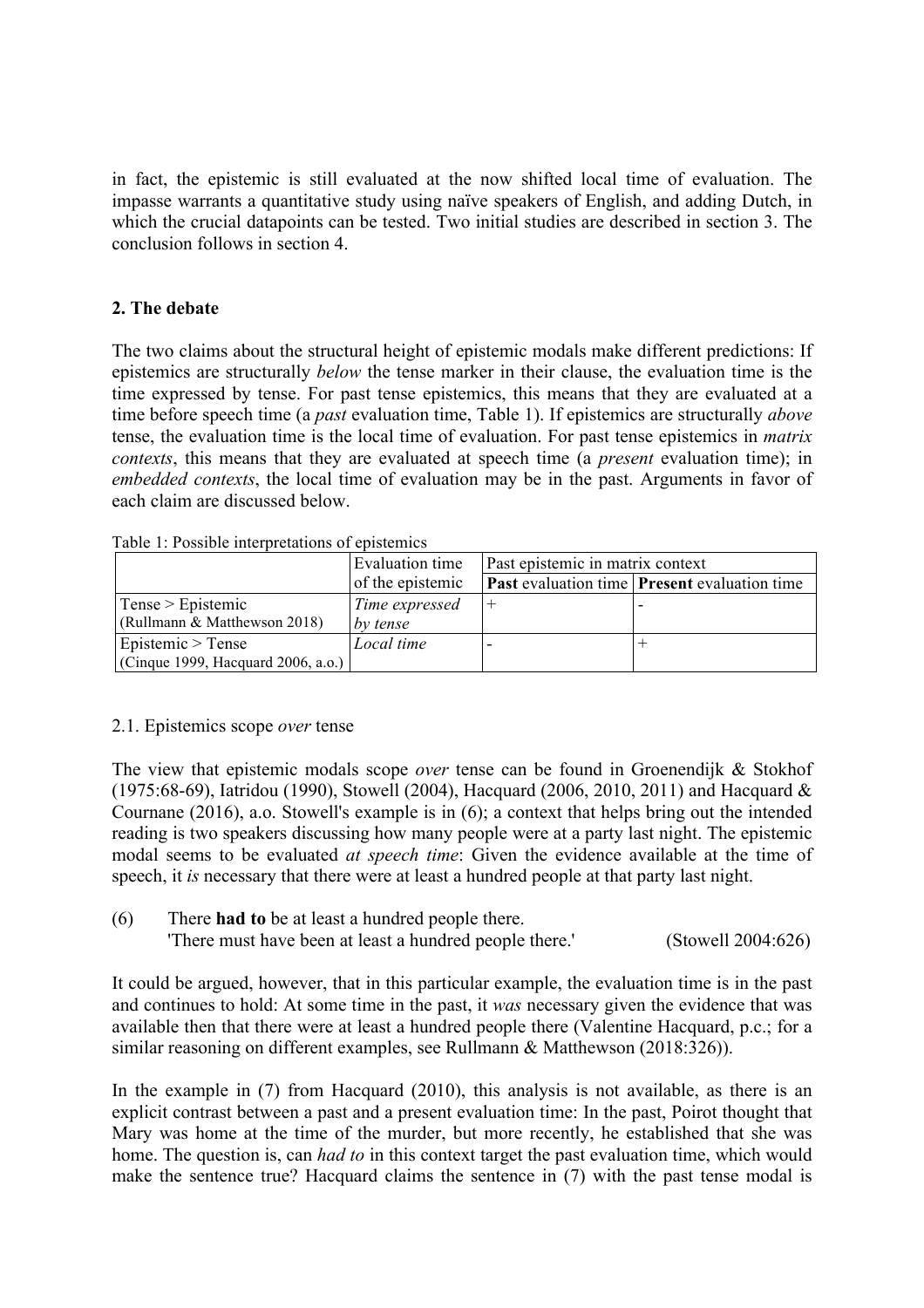judged as false, which supports the claim that *had to* cannot be used to make an epistemic claim that held at a past time, i.e., the epistemic modal cannot scope under tense.

(7) *(Context:) Imagine that the evidence gathered at the beginning of a murder investigation (a week ago) pointed to Mary being home at the time of the murder: both Mary and her roommate testified that they were having lunch together there. Yesterday however, Poirot established that Mary's roommate had lied, as she was seen by several eyewitnesses elsewhere at that time, debunking Mary's alibi.* Mary **had to** be home (at the time of the crime).

Hacquard & Cournane (2016) furthermore claim that there is a contrast between epistemic *modals*, such as *have to*, and epistemic *verbs,* such as *seem*: Only epistemic *modals* scope over tense. Hacquard & Cournane first set up a context in which there is again both a past and a present evaluation time, as in (8). They then contrast an epistemic modal claim using *seemed* (8a) with *had to* (8b) and state that while (8a) is false in this context, (8b) is true. From this they conclude that *had to* can target a present evaluation time.

(8) *(Context:) Al has been a prime suspect for a crime that occurred last night in Montreal. Up to now, all of the evidence pointed to him being in Montreal last night. But just now, the detective receives fresh evidence that proves that Al was in fact in DC last night.* a. It *seemed* that Al was in DC last night/ Al *seemed* to be in DC last night.

b. Al *had to* be in DC last night. (Hacquard & Cournane 2016: 4)

Together, the examples in (6)-(8) support the claim that epistemic modals *can*, and in fact *must* scope over tense. What is more, the contrast with *seem* shows that this scope relation is specific to epistemic *modals*, as opposed to epistemic *verbs*: In the exact same set-up, epistemic *modals* target a present evaluation time, while epistemic *verbs* do not.

#### 2.2. Epistemics scope *under* tense

Von Fintel & Gillies (2007) and Rullmann & Matthewson (2012, 2018) argue instead that epistemics *can* (Von Fintel & Gillies 2007), or *must* (Rullmann & Matthewson 2012, 2018) scope under tense. Support is provided by further datapoints, in which epistemic modals appear to have a past evaluation time (section 2.2.1.), and by a re-evaluation of the datapoints brought up in the previous section (section 2.2.2.). The disagreement about which datapoints should be used to show the interaction between epistemic modals and tense, and what the judgment is for these datapoints, demonstrate the need for the experiments in section 3.

#### 2.2.1. Further datapoints

Rullmann & Matthewson (2018) respond to the examples in which a past evaluation time does not seem to be available by stating that while a past evaluation time for past epistemics might be dispreferred, it is available in natural speech and in construed examples (9)-(10). In (9a), for instance, the epistemic claim about there being at least a hundred people seems to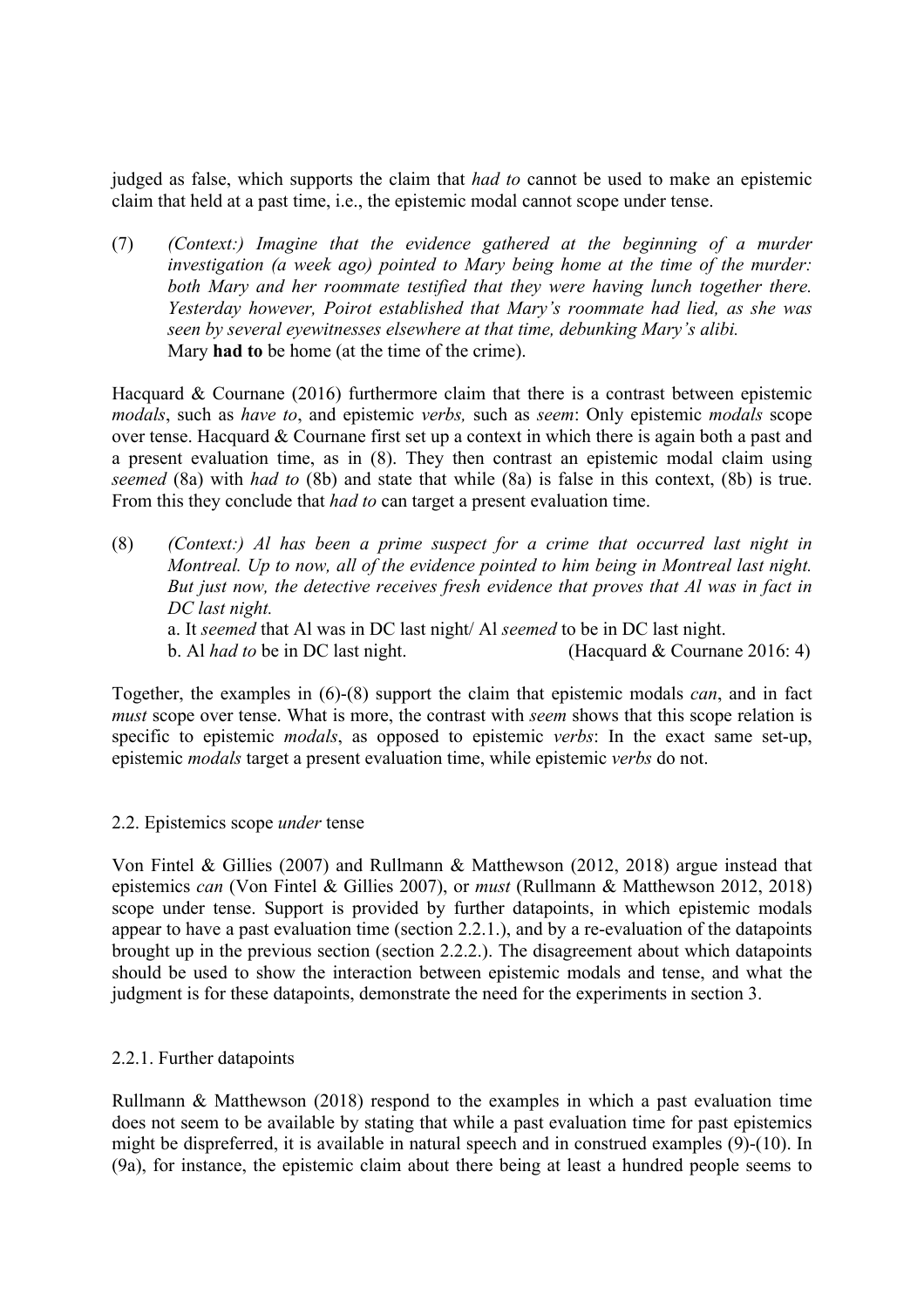hold *before* speech time. Rullmann & Matthewson (2018:284) argue that these examples show that in Dutch and in English,<sup>2</sup> 'typically tense scopes above the modal'.

- (9) a. When Susan arrived at Bob's house, she saw that the place was packed. There **had to** be at least a hundred people there. But she found out later that actually, there were only 60. (Rullmann & Matthewson 2018:298)
	- b. This morning I opened my phone bill and was shocked when I saw that I owed \$10,000. This **had to** be a mistake! Unfortunately, it turned out to be correct. My husband had used my phone on his latest trip to Papua New Guinea, forgetting about the roaming charges. (Rullmann & Matthewson 2018:297)
- (10) *(Context:) I was looking for Jan last night. I had searched all his usual haunts except his house and hadn't found him yet.* Jan **moest** wel thuis zijn. *Jan must.PST PRT home be* 'John had to be home.' (Rullmann & Matthewson 2018:285)

Boogaart (2002) notes that past epistemics can occur in such contexts but states that the contexts are marked in that they involve *free indirect discourse*: a discourse in which the perspective is shifted to one of the agents in a story, without it being overtly marked. Hacquard (2006, 2010, 2016) follows Boogaart's proposal and analyzes sentences like (9) on a par with cases of embedded modals (11). She claims that in these cases, epistemics still outscope tense and are as such evaluated at the local time of evaluation (Table 1): The local time of evaluation, however, has been shifted to the past. The epistemic modal is evaluated at the time of the past discourse (9)-(10) or the past tense embedding verb  $(11)^3$ 

(11) Two days ago, Poirot thought that Mary **had to** be the murderer. (Hacquard 2011: 28)

Evidence for the shifted time in cases of free indirect discourse comes from deictic temporal adverbials like *now*, which can refer to the narrator's now in sentences like (9b), as in (12), which is past relative to utterance time (Hacquard 2016:57). The same argument can be made for the Dutch example in (10), shown in (13).

- (12) *(Modification of (9a)):* This morning I opened my phone bill and was shocked when I saw that I owed \$10,000. **Now,** this had to be a mistake! […]
- (13) *(Same context as (10))* Jan moest **nu** (wel) thuis zijn.

 *Jan must.PST now (PRT) home be*

'Jan had to be home now'

A second type of examples presented in favor of epistemic modals being able to have a past evaluation time (scoping *under* tense) is in von Fintel and Gillies (2008). The sentence in

 <sup>2</sup> Rullmann & Matthewson (2018) also discuss the non-Indo-European languages St'át'imcets and Gitksan, for which they claim that epistemic modals scope under tense as well. These languages will not be discussed here.

<sup>&</sup>lt;sup>3</sup> Note that Rullmann & Matthewson (2018) argue that in embedded contexts, epistemics can be further backshifted. This paper focuses on epistemics in matrix contexts but these cases will be evaluated in the future.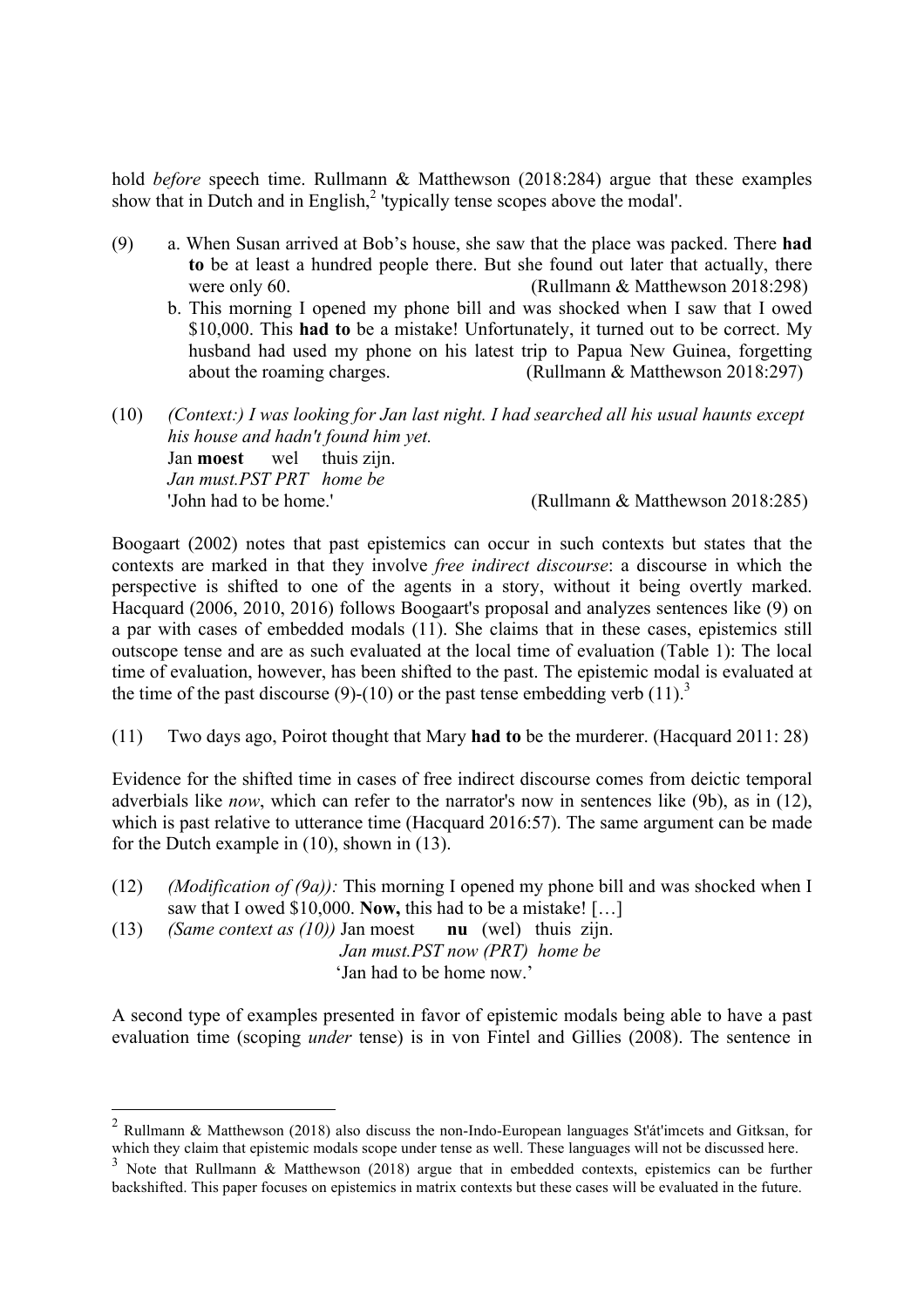(14) seems to mean that at a certain point before utterance time, Sophie thought it was a possibility that there was ice cream in the freezer.<sup>4</sup>

(14) *(Context:) Sophie is looking for some ice cream and checks the freezer. There is none in there. Asked why she opened the freezer, she replies:* There **might have** been ice cream in the freezer.

Hacquard (2006, 2010) notes that this possibility only arises in *why* questions, and analyzes these cases as instances of a covert embedding attitude (15a) (Hacquard 2006), making it similar to the sentences in (11), or a covert *because* (15b) (Hacquard 2010), which is known to be able to shift perspectives (Stephenson 2008).

(15) a. I thought that there **might have** been ice cream in the freezer. b. Because there **might have** been ice cream in the freezer.

Rullmann & Matthewson (2018:324) support von Fintel and Gillies' analysis and argue against Hacquard's solutions in (15), as neither type of context leads to a past evaluation time of a modal by itself: They observe that in both contexts, only *might* with an embedded perfect (*might have*), but not *might* alone can give rise to a past evaluation time (16a), (17). Note moreover that this is a possibility with an *overt* embedding (16b). Valentine Hacquard (p.c.) responds that perhaps the past evaluation of *might* in (16a) and (17) is dispreferred because of the competition with *might have*. 5

- (16) a. I thought that there **might be** ice cream in the freezer.
	- $\#$ "At a certain time in the past, it *was* possible that there was ice cream."  $\#$  past b. I thought that there **might be** ice cream in the freezer.
- "At a certain time in the past, it *was* possible that there was ice cream." past (17) I looked in the freezer because the ice cream **might be** in there.
	- #"I looked in the freezer because at a certain point in the past, it *was* possible that there was ice cream." (Rullmann & Matthewson 2018:324)  $#past$

So far, the disagreement between researchers who claim epistemics scope *over* or *under* tense has been about past tense epistemics in narrative contexts and in answers to *why* questions. While there is agreement that in these contexts, past tense epistemics can be used to express an epistemic claim that held before speech time, there is disagreement about what this shows: For Rullmann & Matthewson (2018) and von Fintel & Gillies (2008), it shows that past tense can scope over epistemic modals, while for Hacquard (2006, 2016) it shows that in special cases, a higher temporal operator can backshift the local time of evaluation, which is the

<sup>&</sup>lt;sup>4</sup> The past evaluation time of the epistemic in (14) could either arise from the perfect raising over the modal at LF (see Condoravdi (2002) for this analysis for non-epistemic modals), or it could be lexically encoded in the multi-word item *might have* (Rullmann & Matthewson 2018).

<sup>5</sup> Another possibility is that for the past evaluation time to be available in (14), an *overt* past tense marker is necessary, either in the form of a perfect marker, as for English *might have*, or a past tense. Initial support for this idea is that the Dutch past tense modal *kon* 'can.PST' with (ia) and without an underlying perfect (ib) can have a past evaluation time as a response to a *why* question.

<sup>(</sup>i) a. Het ijs kon daar toch **zijn geweest**. past b. Het ijs kon daar toch **zijn**. past  *the ice can.PST there PRT be been the ice can.PST there PRT be* 'The ice cream might've been there, right?' 'The ice cream might've been there, right?'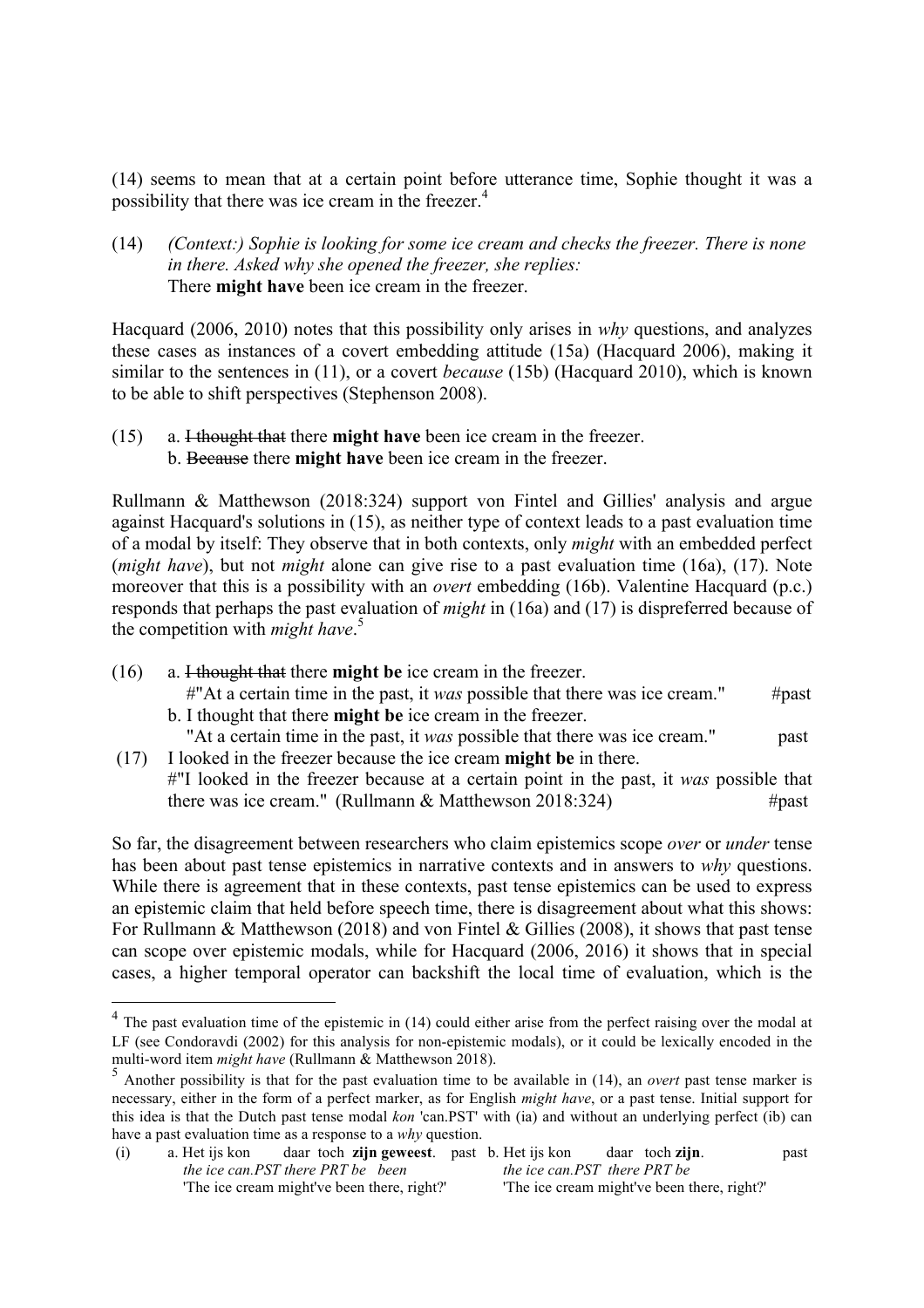epistemic modals' time of evaluation. The question that naturally follows is whether outside of these contexts, epistemics scope *over* or *under* tense.

#### 2.2.2. Re-evaluation of datapoints

Outside of narrative contexts and *why* questions, Hacquard (2006, 2010, 2016) and Hacquard & Cournane (2016) discuss sentences in which they claim past tense epistemics are evaluated at speech time (section 2.1.). Rullmann & Matthewson (2018) however claim that sentences like the ones in (18) are judged 'marginal at best', which casts doubt on the claim that epistemics scope over tense.

(18) *(Context:) Up until just now, all of the evidence pointed to Mary being home last night. But now, fresh evidence proves that Mary's home was empty last night.* Mary **had to** be out last night. (Rullmann & Matthewson 2018:326)

Rullmann & Matthewson ran a survey on 8 native speakers of English who judged sentences like (18) on a scale from 1-3. They report that  $3/8$  judged (18) as 'marginal'. What is more, only 3/8 speakers accept Stowell's original sentence from (6) in context (*There had to be at least a hundred people there*). They furthermore constructed their own example (19), which is judged as infelicitous or marginal by  $6/7$  speakers they consulted.<sup>6</sup>

(19) *(Context:) A mother is wondering what her son got up to at a party last night. He emerges from his room holding his head and looking green. She says:* You **had to** be drunk. (Rullmann & Matthewson 2018:300)

The contradicting claims about the datapoints are intriguing, and call for further investigation. The experiments described in section 3 complement Rullmann & Matthewson's quantitative results in three ways. First, does the low acceptability for (18) reflect an unavailability of past epistemics to be evaluated at speech time, or a mere dispreference? What could influence the judgment of (18) is a preference for sentences like *Mary must have been out/Mary has to have been out* (or even *Mary was probably out*) in these contexts. Here a Truth Value Judgment Task is conducted, which tests whether sentences like (18), while perhaps dispreferred, have an interpretation available in which the epistemic modal is evaluated at speech time. Secondly, while Rullmann & Matthewson (2018:297-298) ran a second survey showing that past tense epistemics are accepted when they make an epistemic claim that held before speech time *in narrative contexts*, it has not been shown that the same holds *in matrix contexts*. This condition is tested here. Finally, while the quantitative results reported so far all involve English, the claim that epistemic modals scope under tense has also been made for Dutch. This language is tested in exactly the same conditions as English.

 <sup>6</sup> See Goodhue, Hacquard & Williams (in progress) for an analysis that the use of *have to* (vs. *must*) requires special contexts, which might be responsible for the infelicity in (19).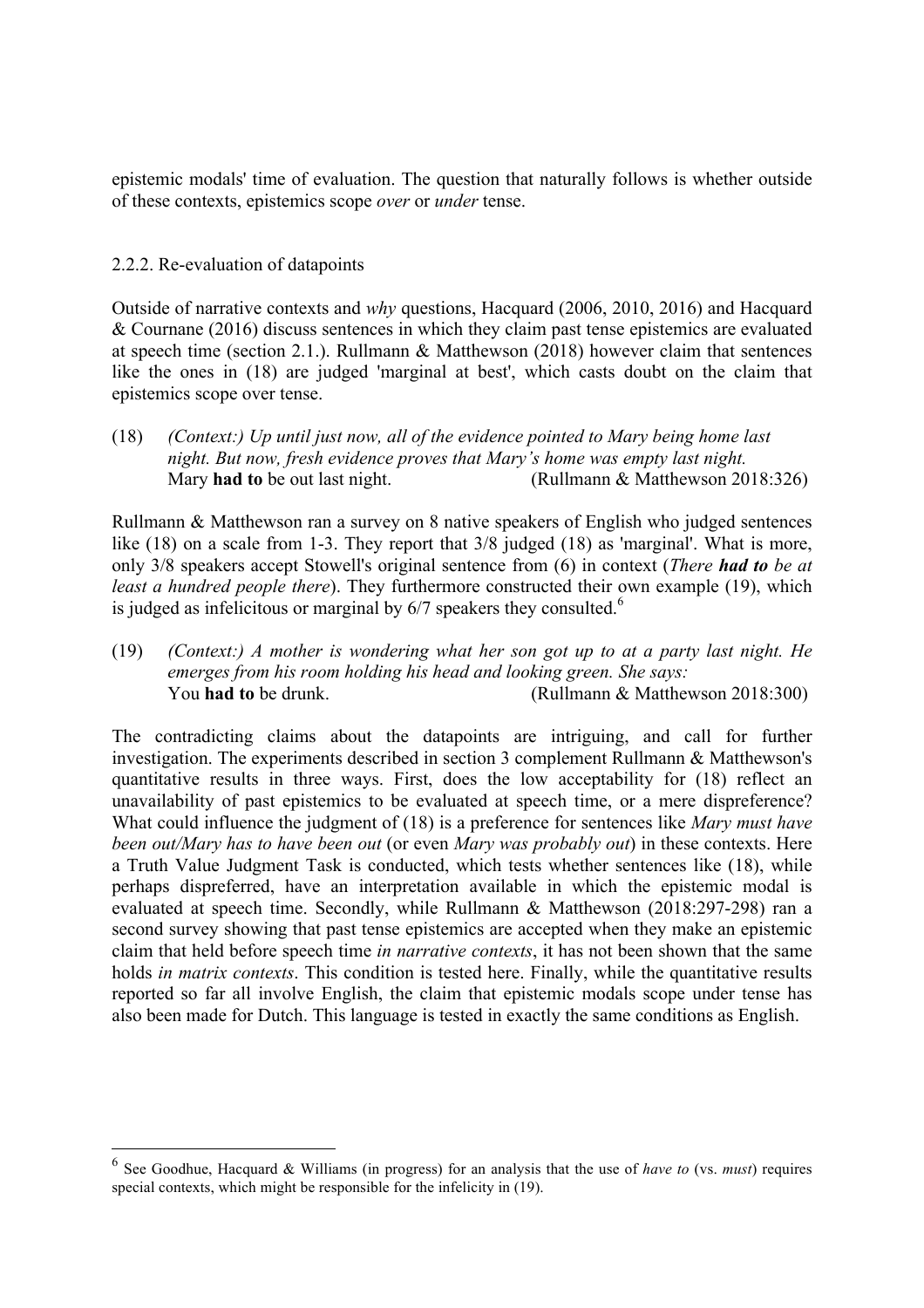2.3. Summary of the debate: An empirical impasse

This summary of the debate on the interaction between epistemic modals and tense justifies conducting a quantified experiment on past tense epistemics: In contexts in which there arguably are no additional context shifters, there is disagreement about the judgments themselves. The experiments described in the next section test whether both Dutch and English epistemic modals *can* or *must* scope over or under tense.

### **3. Experiments on past tense epistemics**

Two experiments were run online on native naïve speakers of English and Dutch. Participants were recruited using Amazon Mechanical Turk (https://www.mturk.com) for English and Facebook groups (www.facebook.com) for Dutch. The first experiment was a Truth Value Judgment Task, in which participants were asked whether a sentence was considered true or false given a preceding context. The second was an Acceptability Judgment Task, in which participants were asked whether a sentence sounded fine or not within the given context.

3.1. Truth-Value Judgment Task – Design and methods

For the Truth-Value Judgment Task (TVJT), each trial consisted of a context and a test sentence, as illustrated in (20). Participants were asked whether the sentence in bold was *true* or *false* given the context. Each context presented evidence at two different points in time, past and present, and was followed by one of four types of test sentences, as shown in (21). Judgments on the critical test sentences (21a, 21c), determine whether the epistemic modal scopes *over* or *under* past tense: If the epistemic modal scopes *over* tense, sentences containing *had to* should be judged true when they target a *present* evaluation time (21a), and false when they target a *past* evaluation time (21c). If the epistemic modal scopes *under* tense, the judgments for (21a) and (21c) should be reversed: sentences with the modal should be judged false when they target a present evaluation time (21a), and true when they target a past evaluation time (21c). The predictions following from the two claims are in (21) in grey.

- (20) *Al has been a prime suspect for a crime that occurred last night in Montreal. Up to now, all of the evidence pointed to him being in Montreal last night. But just now, the detective receives fresh evidence that proves that Al was in fact in DC last night.* The detective says: **Al had to be in DC last night.**
- (21) a. The detective says: Al *had to* be in DC last night. (epi>T: true, T>epi: false) b. The detective says: Al *seemed* to be in DC last night. (false) c. The detective says: Al *had to* be in Montreal last night. (epi>T: false, T>epi: true) d. The detective says: Al *seemed* to be in Montreal last night. (true)

The controls are the same sentences with *seemed* (21b, 21d). Since *seem* uncontroversially scopes under tense (8), sentences with *seemed* are expected to be judged true when they target a past evaluation time (21d), and false when they target a present evaluation time (21b). The two factors tested in the TVJT are summarized below.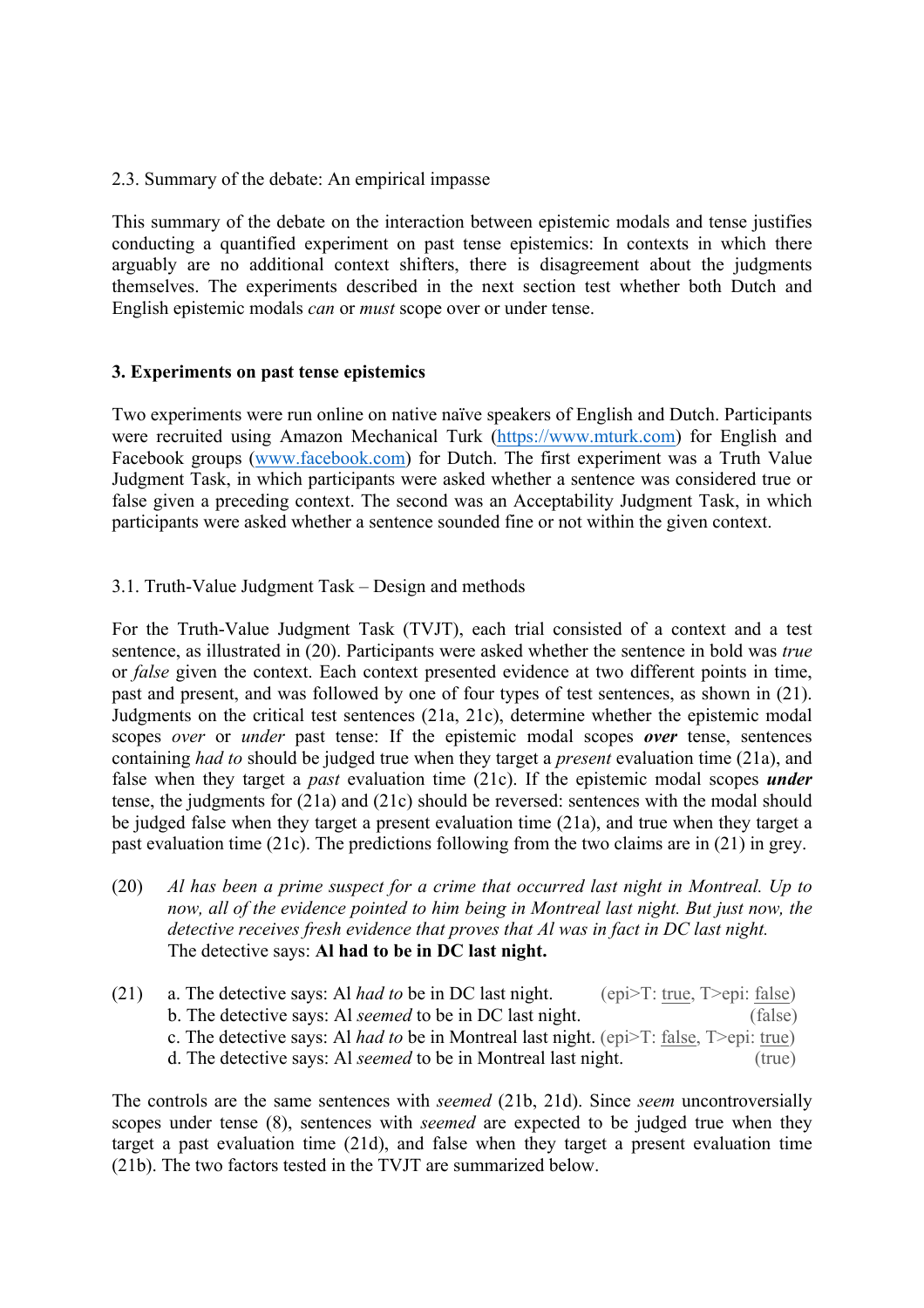| $(22)$ Lemma: |                         | <i>had to/moest</i> 'had to' vs. <i>seemed/leek</i> 'seemed' |
|---------------|-------------------------|--------------------------------------------------------------|
|               | Target evaluation time: | PRES vs. PAST                                                |

Following Hacquard & Cournane (2016), this set-up arguably does not contain context shifters (section 2) and as such, there should be agreement about what the results would show. The contexts used for the Dutch version of the experiment were the same; the epistemic modal in the test sentence is *moest* 'had to', and the epistemic verb is *leek* 'seemed'.

Materials Eight contexts similar to (20) were created. For each context, there were four possible test sentences, depending on (1) the lemma tested (*seem/leek* vs. *have to/moeten*) and (2) whether the sentence targeted a past or present epistemic evaluation time. Note that the particle *wel* 'yet' was present in the Dutch *moest* 'had to' sentences but not in the *leek* 'seemed' sentences. It is possible to get an epistemic interpretation for *moest* without *wel*, but it was added to make sure the participants understood the modal epistemically (and not deontically).

In order to avoid a narrative context (see section 2), direct discourse was used in the test sentences, and present tense was used in the context and the question asked. The question asked after each test sentence was 'Is the sentence in bold true or false?' Two further comprehension questions were asked about the contrasting claims in the context after each test question, which measured the attentiveness of the participants. The questions following (20) were 'Where did the detective originally think Al was?', and 'With the new evidence, where does the detective now think Al was?'. The experiment contained all eight contexts, with each of the four conditions in (21) tested twice. The factors *lemma* and *target evaluation time* were counterbalanced across participants.

The experiment additionally contained one training item and eight fillers, which consisted of similar contexts with a past and present evaluation time, and used epistemic adjectives and adverbs to keep participants focused on epistemic claims, in the present or future tense. An example is in (23); all test items and fillers can be found at http://www.annemarie vandooren.com/papers-2/.

(23) *Two friends are betting on which sports team is going to win. Fred thinks the red team is going to win, as they have the better defense. But Paul informs him that the red's team best defender is out with an injury and the rest of the team can't win without him.* Fred says: **The red team is probably not going to win.**

Filler question: 'Is the sentence in bold true or false?'

Comprehension question 1: 'Did Fred originally think the red team was going to win?' Comprehension question 2: 'With the new evidence, does Fred now think the red team is going to win?'

Participants 40 native speakers of Dutch and 40 native speakers of English based in the United States participated in this study. English participants were recruited through Amazon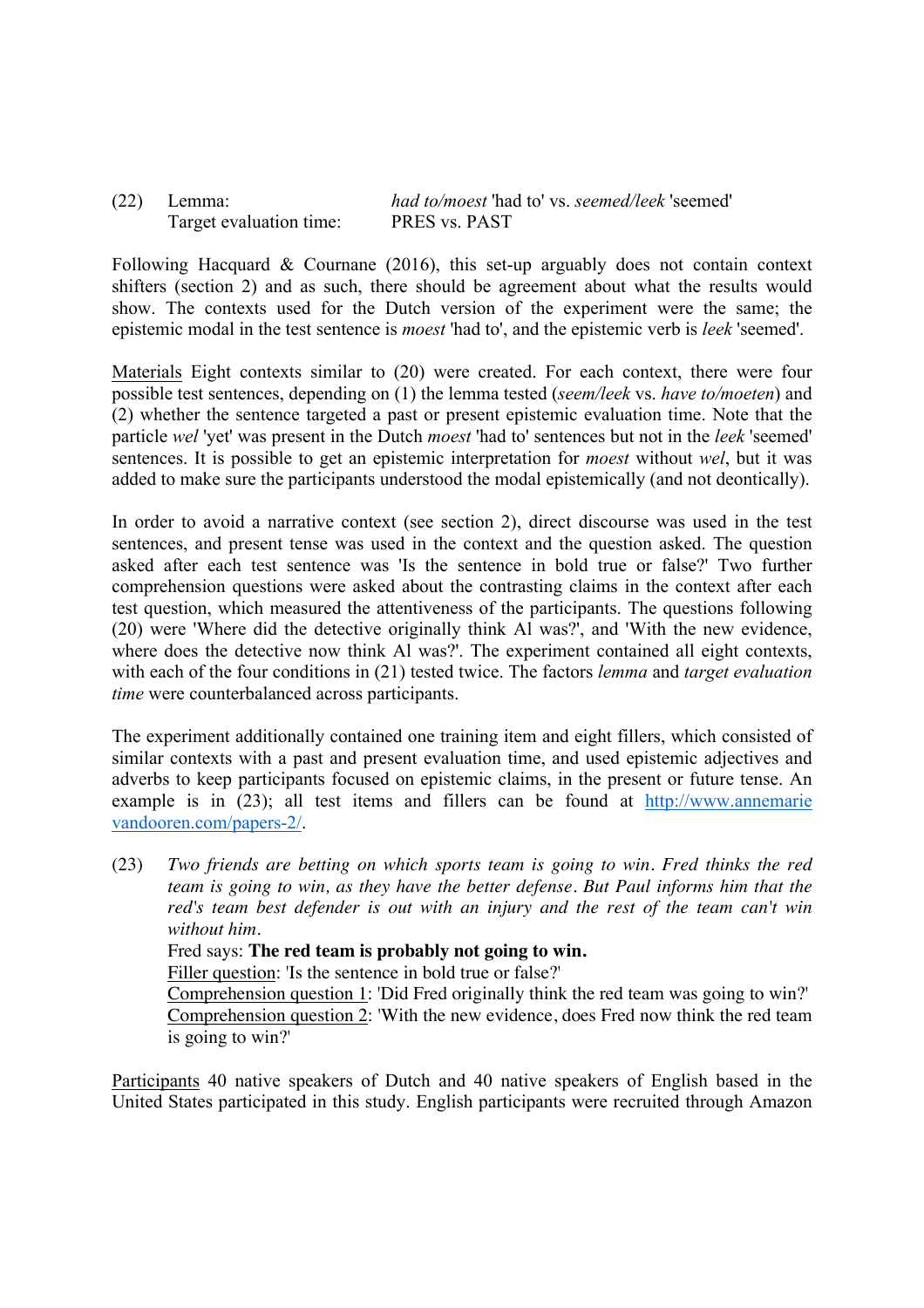Mechanical Turk and paid for their participation. Dutch participants were recruited through email and Facebook Groups targeting Dutch teachers and university students and volunteered.<sup>7</sup>

Procedure Before starting the experiment, there was one training item with feedback. Participants then judged 16 items in total, eight test items plus eight fillers. Since the 40 participants in both the Dutch and the English experiment were given eight test questions, each of the four conditions was judged 80 times.

Data analysis The responses of the participants were analyzed using a two-tailed binomial test (R Studio Core Team, 2008) to investigate whether the proportions of answers with 'true' are higher or lower than expected by chance.

#### 3.2. Truth-Value Judgment Task – Results

In the English experiment, accuracy on comprehension questions for both trials and fillers is high (mean on all contexts: 86.2% correct, with no differences between the 16 contexts). One participant who performed under 75% on the comprehension questions was excluded. Accuracy on fillers is also very high (mean on all fillers: 94.7% correct).

In the Dutch experiment, accuracy on comprehension questions for both trials and fillers is very high (mean on all contexts: 93.8% correct, again with no differences between the 16 contexts). One participant who performed under 75% on the comprehension questions was excluded. Accuracy on fillers is lower than in English (mean on all fillers:  $69.7\%$ <sup>8</sup>).

The main results for English are shown in Figure 1. English sentences with *had to* are judged true 89.7% of the time, when the target is a *present* evaluation time, and 6.4%, when the target is a *past* evaluation time. Sentences with *seemed* are judged true with a *present* target 84.6% of the time, and 47.4% of the time with a *past* target. A binomial test (two-sided) indicates that the proportions of the responses in the present/*had to* and present/*seemed*  condition are higher than expected by chance, and in the past/*had to* condition lower than expected by chance (0.5) (Table 2).

The main results for Dutch are shown in Figure 2. Sentences with *moest* 'had to' are judged true 64.1% of the time when the target is a *present* evaluation time, and 23.1% of the time when the target is a *past* evaluation time. Sentences with *leek* 'seemed' are judged true 46.2% of the time with a present target and 74.4% with a past target. A binomial test (two-sided) indicates that the proportions of these responses in the present/*moest* and past/*leek* condition are higher than expected by chance, and in the past/*moest* condition lower than expected by chance (0.5) (Table 2).

 $7$  The Dutch experiment was originally launched on Amazon Mechanical Turk, but there were no responses.

<sup>&</sup>lt;sup>8</sup> There was also a high amount of variation: While 13/40 participants had a perfect score on the eight fillers, 17/40 performed under 75%. I leave it for further investigation to examine more closely potential differences between the Dutch and English fillers, which lead to the lowered performance of some of the Dutch participants.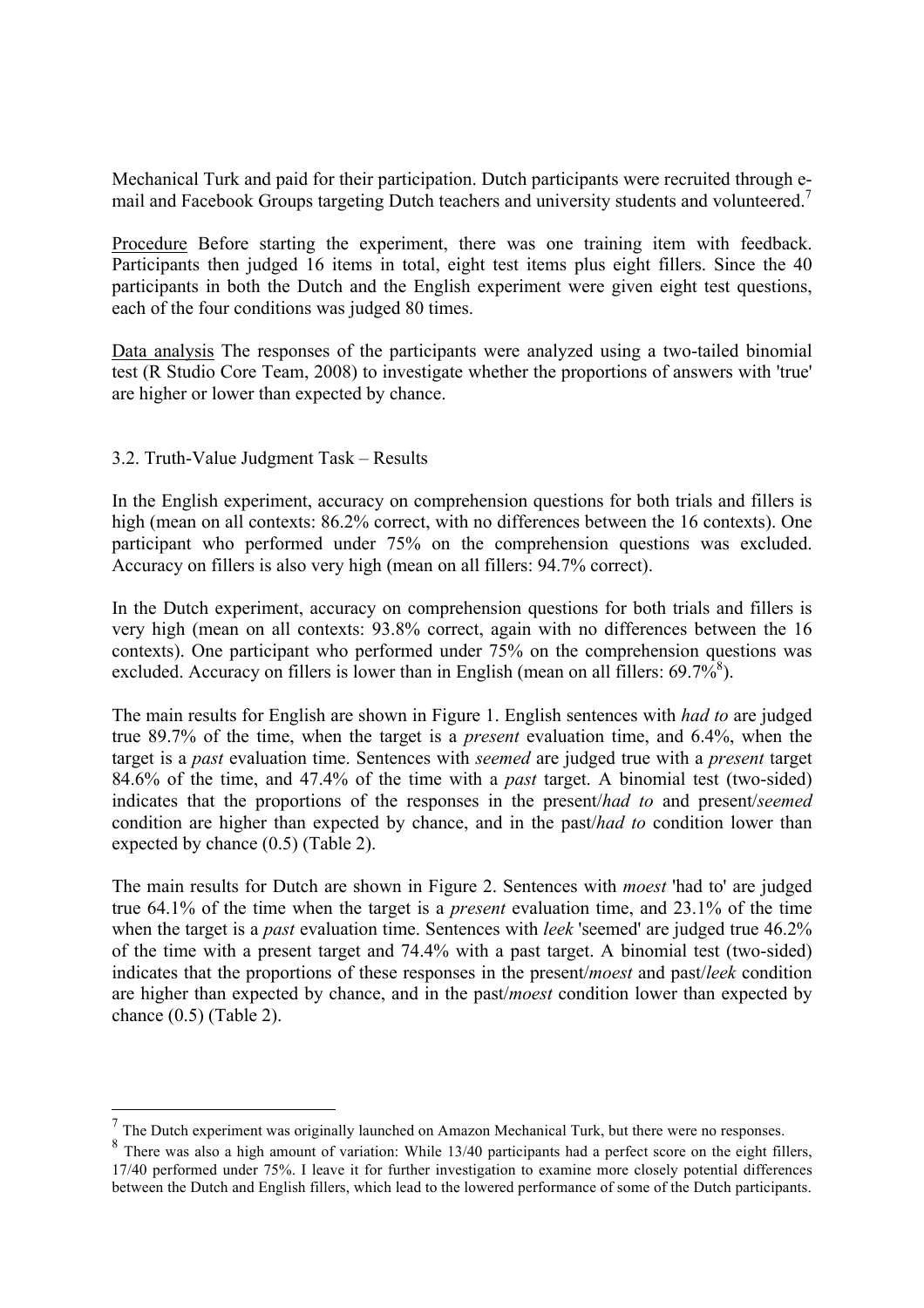

*Figure 1: Proportions of 'true' answers Figure 2: Proportions of 'true' answers by lemma with a pres(ent) or past by lemma with a pres(ent) or past target in English (n=78 per condition) target in Dutch (n=78 per condition)*



Table 2: Results of the 2-tailed binomial tests versus chance results

|                  | <b>Past</b> evaluation time <b>Present</b> evaluation time |
|------------------|------------------------------------------------------------|
| $p<0.0001***$    | $ p<0.0001*** $                                            |
| $p=0.734$        | $1p< 0.0001***$                                            |
| $p<0.0001***$    | $p=0.017*$                                                 |
| $p < 0.0001$ *** | $p=0.571$                                                  |
|                  |                                                            |

# 3.3. Truth-Value Judgment Task – Discussion

*Dutch results* The results are consistent with the hypothesis that epistemic *moeten* 'must' scopes *over* tense in Dutch non-narrative contexts: In contexts with a past and present evaluation time, a sentence with *moest* is judged false when it targets a past evaluation time, while the same sentence with *leek* 'seemed' is judged true. *Moest* moreover tends to be judged as true when it targets a present evaluation time. These results on *moest* are unexpected if the Dutch modal scopes *under* tense.

If Dutch epistemic modals scope *over* tense, why are there still 'true' responses for epistemic *moest* when it targets a past evaluation time, and 'false' responses when it targets a present evaluation time? There are two things to note here. First, there was variation both between<sup>9</sup> and within participants, which I will probe further in future work. Second, some contexts may not have been completely clear about what the evidence showed at the two different time points. One context in particular led to both the highest percentage of 'true' responses with *moest* targeting a past evaluation time (55.6%; average per context 25%), and the highest percentage of 'false' responses targeting a present evaluation time (77.8%; average per context 30.6%). The Dutch version of this context lacked an indicator marking the

 <sup>9</sup> One participant consistently gave judgments in line with the interpretation of *moest* as scoping under tense.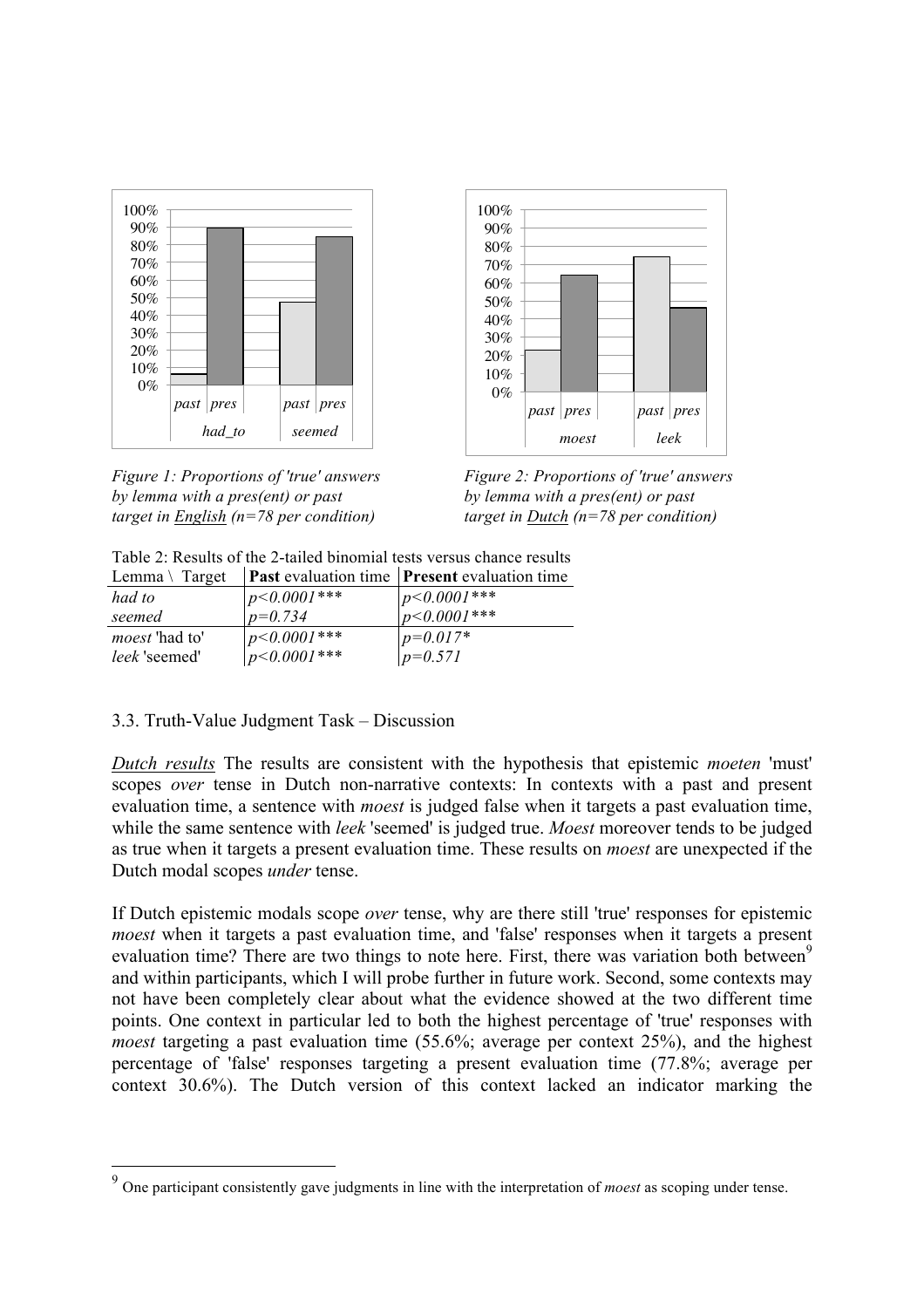incompatibility between the past and the current belief that was present in the English version, which may have lead to the different outcome.<sup>10</sup>

An unexpected result concerning the control *leek* 'seemed' is that participants are at chance with a present target. Why are sentences like  $(24)$  not always judged as false?

(24) *Ad was tot op dit moment de hoofdverdachte voor een misdrijf dat gisteravond plaatsvond in Utrecht. Tot nu toe wees al het bewijs erop dat hij gisteravond in Utrecht was. Maar nu ontvangt de detective een nieuw bewijsstuk dat bewijst dat Ad eigenlijk in Breda was gisteravond.* De detective zegt: Ad leek in Breda te zijn. Ad has been a prime suspect for a crime that occurred last night in Utrecht. Up to now, all of the evidence pointed to him being in Utrecht last night. But just now, the detective receives fresh evidence that proves that Ad was in fact in Breda last night. *The detective* 

*says: Ad seemed to be in Breda*.

Note that this result does not change the results for *moest*, as there is still a contrast between *leek* and *moest* in both conditions. What could be the case in (24) is that some participants were focusing on where Ad actually was last night, and since the information provided by the embedded clause answers this question, they may have ignored the past tense morphology on *leek* 'seemed'. In the condition with *leek* and a past target (*Ad seemed to be in Utrecht*), the information provided by the embedded clause does not tell us where Ad was last night, which might have resulted in a more careful parse.

*English results Had to* behaves as expected under the hypothesis that epistemic modals scope over tense: It is judged 'true' with a present target and 'false' with a past target. What the experiment fails to show, however, is an informative contrast with the control, *seemed*: With a present target, participants judge sentences with *seemed* as true too, most likely for the same reason as Dutch participants. With a past target, as in (25), English participants are at chance.

### (25) *(English version of (24), using Montreal as a past target and DC as a present target): The detective says: Al seemed to be in Montreal*.

Note first that this result does not falsify the hypothesis that *had to* scopes over tense; the results on *had to* are consistent with the claim that *had to* scopes over tense, and inconsistent with the claim that *had to* scopes under tense. What the result fails to show is that in identical contexts, *had to* cannot target a past evaluation time while *seemed* can. There might therefore be a problem with the experiment itself.

What is more, the English results contrast with the Dutch results, as Dutch participants judge sentences with *leek* 'seemed' targeting a past evaluation time as true. The issue thus seems to concern English *seemed* specifically. One possibility is that the sentences with *seemed* do not

<sup>&</sup>lt;sup>10</sup> Another potential explanation could be that the modal tested in this context does not have an epistemic interpretation for some of the participants (cf. the variation in judgments mentioned in section 2; Boogaart (2002) & Rullmann & Matthewson (2018:326) claim that past tense Dutch epistemic modals cannot be used to express an epistemic claim with a present evaluation time, while Barbiers (1995:202) claims they can). A follow-up study will therefore be an acceptability judgment study to see whether there is variation between datapoints and where this variation comes from.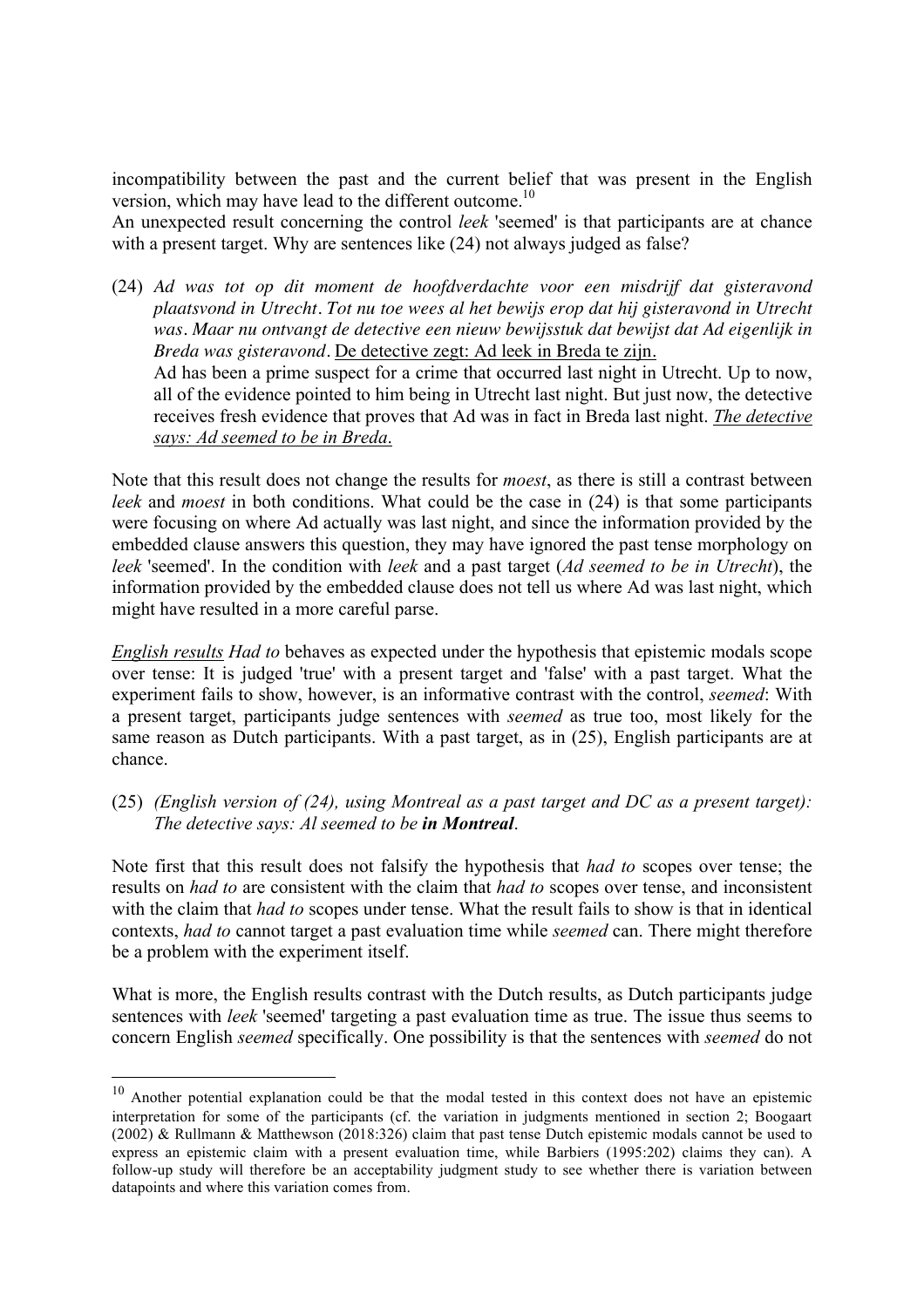focus on the epistemic claim as much as *leek*; participants might therefore respond purely to the information provided by the embedded clause and ignore *seemed*. In a follow-up experiment described in section 3.4., the focus was shifted to the epistemic claim by setting up a direct contrast between a past and a present epistemic claim in the test sentence, similar to (26). The prediction is that in this set-up, when *had to* is used to express a past epistemic claim, it is judged as infelicitous while the same sentence with *seemed* are not. 11

(26) John {**seemed, had to**} to be home, but now I'm not so sure anymore.

#### 3.4. Acceptability Judgment Task – Design and methods

The goal of the follow-up study is to find out whether part of the results from the TVJT were due to a problem with the experimental set-up. Participants did not judge that the English control item *seemed* could be used to target a past evaluation time, in contrast to previous claims (8). The explanation investigated by means of the Acceptability Judgment Task is whether the context did not highlight the past target enough. In a context in which the focus is on the past target, is it possible for *seemed* to target a past tense evaluation? If so, we can compare the results with *had to* to find out whether in the same set-up this epistemic modal can scope under tense. This follow-up was only conducted in English since the TVJT already showed that in the same set-up, Dutch *moest* 'had to' cannot target a past evaluation time while *leek* 'seemed' can.

For the Acceptability Judgment Task (AJT), each trial consisted of a context and a test sentence, as illustrated in (27). Participants were asked for their judgment on the sentence in italics, for which they were given a binary choice: Does the sentence sound *fine* or *(a little) strange* within the given context? Each context was followed by one of the two types of sentences in (28), and the judgment of the test sentence in (28a) determines whether English *had to* can scope *under* tense. Since the sentence contains an explicit contrast between two epistemic statements (*the earth is/isn't stationary*), the epistemic statement expressed by the modal in the first part of the sentence is forced to be evaluated at a time before speech time. If *had to* can scope *under* tense, sentences containing *had to* should therefore be judged as *fine*. If *had to* cannot scope under tense, sentences containing *had to* should be judged as *(a little) strange*. The predictions following from the two claims are in (28) in grey.

- (27) A professor of ancient Greek culture discusses the ideas of some early philosophers. He says: The ancient Greeks worried much about astronomy, but they had some beliefs that have since been shown to be false. For instance, *While the earth had to be stationary, it actually isn't.*
- (28) a. *While the earth had to be stationary, it actually isn't.* (epi>T: not fine, T>epi: fine) b. *While the earth seemed to be stationary, it actually isn't.* (fine)

The comparison is with the same sentences with *seemed* (28b), which are expected to be judged as *fine*. The factor tested is summarized below.

(29) Lemma: *had to* vs. *seemed*

<sup>&</sup>lt;sup>11</sup> Another possible follow-up experiment would be to choose an epistemic verb that inherently focuses more on the epistemic claim, i.e. *appear.*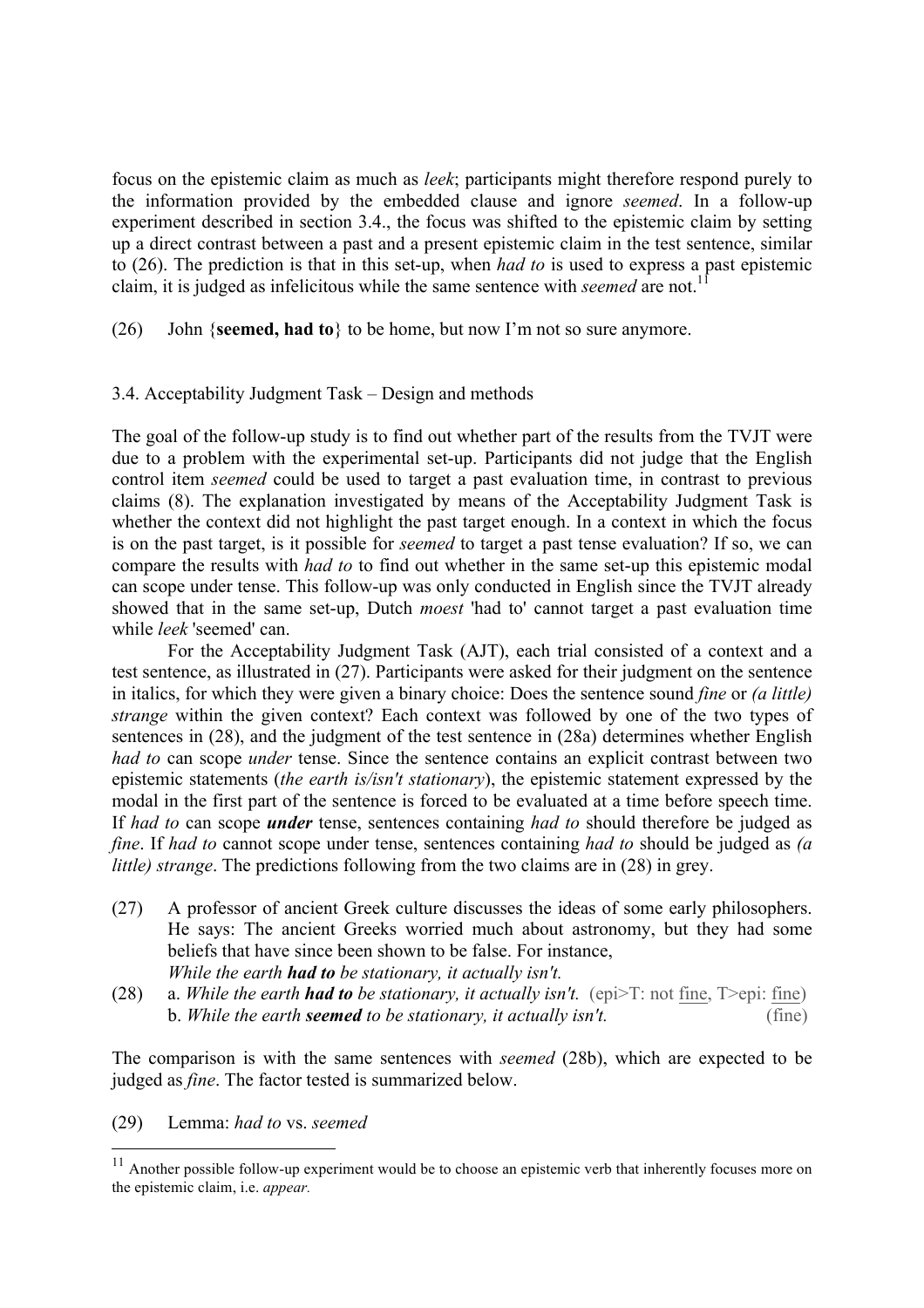What the TVJT and the acceptability task have in common is that they do not have a context in the past tense (section 2). In contrast to the TVJT, however, the test sentences in the acceptability task contain an explicit contrast between a past and a present epistemic claim, which should help the participants focus on the available interpretations for *seemed*.

Materials Six contexts similar to (27) were created. For each context, there were two possible test sentences, depending on the lemma tested (*had to* vs. *seemed*). The epistemic claim expressed in the first part of the sentence was always negated in the second part of the same sentence (*it actually isn't*).

Each test sentence was followed by the question "Does the sentence in italics sound fine to you within the given context?", which could be answered by making a binary choice: "Yes, this sentence sounds fine", which is interpreted as being felicitous, or "No, this sentence sounds (a little) strange", which is interpreted as being infelicitous.

The experiment contained either two *seemed* trials or two *had to* trials. The two conditions were tested between participants in order to prevent participants directly contrasting *had to*  and *seemed* themselves: While it could be that there is a dispreference for epistemic uses of *had to*, this experiment is conducted to find out whether the interpretation under discussion is *available*. There were six versions of the experiment, each containing two out of six contexts. The contexts were in a fixed order within each version of the experiment.

Two training items and four fillers were created in which outdated and updated beliefs were contrasted by means of epistemic attitude verbs, adverbs and adjectives. All test items, training items and fillers can be found at http://www.annemarievandooren.com/papers-2/.

Participants 34 native naïve speakers of English, currently based in the United States, participated in this study. While this number of participants is small, it makes it possible for every unique sentence to be seen by at least five individuals. This makes it comparable to Mahowald et al's (2016) proposal for small-scale acceptability studies. Given that there were six unique sentences for each of the two conditions, and every participant saw two test sentences, at least 30 participants are necessary. Participants were recruited through Amazon Mechanical Turk and paid for their participation.

Procedure Before starting the experiment, there were two training items with feedback. Participants then judged six items in total, two test items plus four fillers. Since all participants were given two test sentences, the 34 participants gave 68 judgments in total.

Data analysis The responses of the participants were analyzed using a two-tailed binomial test (R Studio Core Team, 2008) to investigate whether the proportions of answers with 'sounding fine' or 'sounding (a little strange)' were higher or lower than expected by chance.

3.5. Acceptability Judgment Task – Results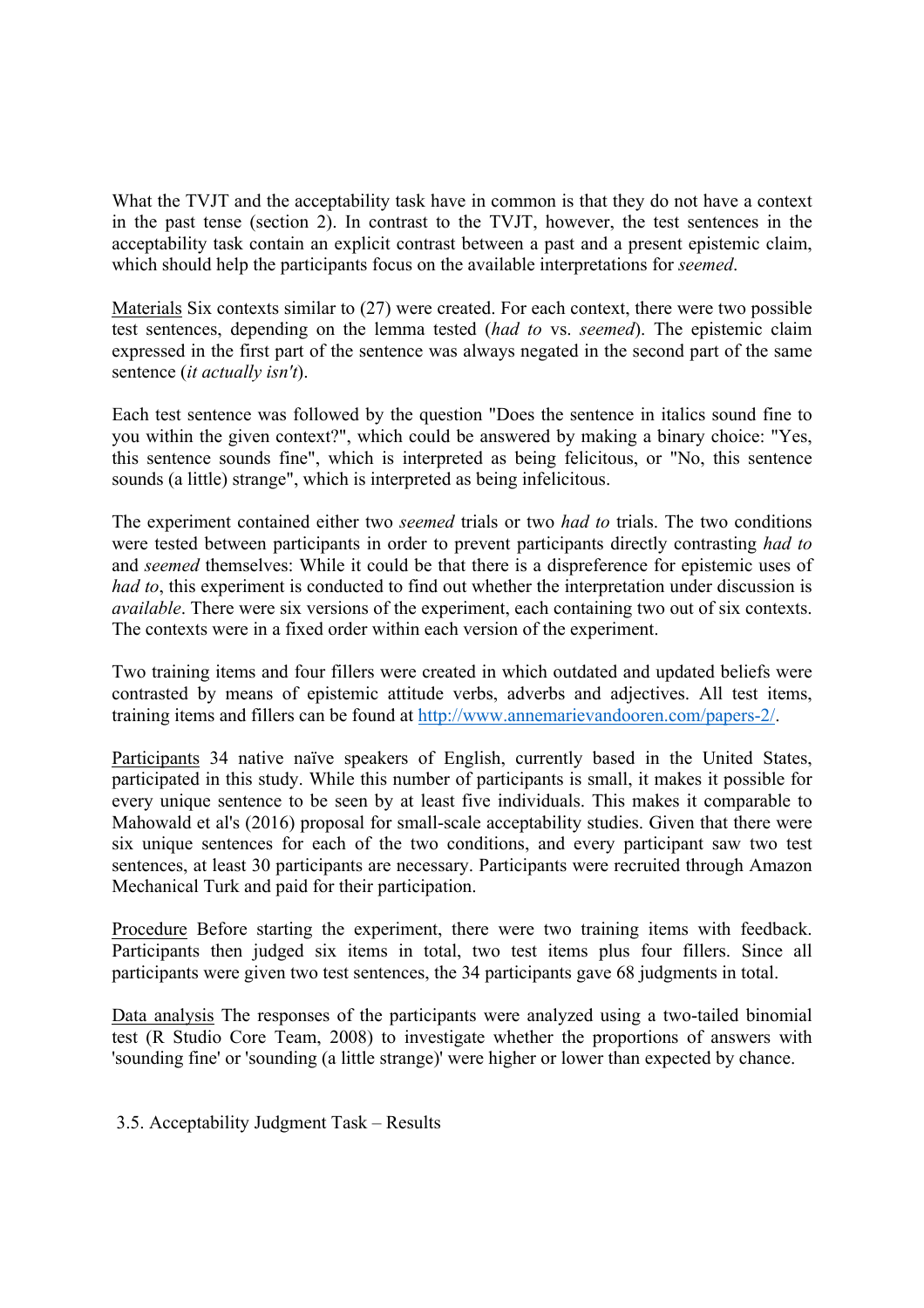The average accuracy on fillers was high (mean accuracy: 90.4%). Six participants performed under 75% on fillers and were excluded.

28 participants are included in the results: 13 participants in the *had to* condition, and 15 participants in the *seemed* condition. The sentences in the *had to* condition are judged as 'sounding fine' 38.5% of the time, while sentences in the *seemed* condition in the same set-up are judged as 'sounding fine' 96.7% of the time (Figure 3). A binomial test (two-sided) indicates that the proportion of 'sounding fine' responses for the *seemed* condition is higher than expected by chance (*p<0.0001\*\*\**).



3.6. Acceptability Judgment Task – Discussion

*Seemed* can be used to express a past epistemic claim: In a set-up in which a past epistemic claim is contrasted with a present epistemic claim, native naïve speakers of English judge sentences in which *seemed* is used to express the past epistemic claim as 'sounding fine'. The contrasting results for *seemed* in the Acceptability Judgment Task as compared to the TVJT support the explanation suggested at the end of section 3.3: The set-up of the TVJT in combination with this particular epistemic verb might not have made the participants focus on the past epistemic claim, which led to a rejection of sentences with *seemed* targeting a past evaluation time. In the current set-up, the contrast is explicit in the test sentence, which likely led to the different outcome.

The results support the claim that the epistemic modal *have to* cannot scope *under* the tense marker in its own clause. While sentences in which *seemed* is used to express a past epistemic claim are judged as 'sounding fine', identical sentences with *had to* are not. This result on *had to* is unexpected if the English modal scopes *under* tense.

Why did some participants judge the trials with *had to* as fine? I.e., why is the acceptability for *had to* with a past evaluation time more than 38%, while it is much lower in the TVJT? This question will be left for future research but one interesting thing to note is that participants were quite consistent in their judgments: Each participant was given two trials of the same condition, and 8/10 'fine' judgments for *had to* trials were given by the same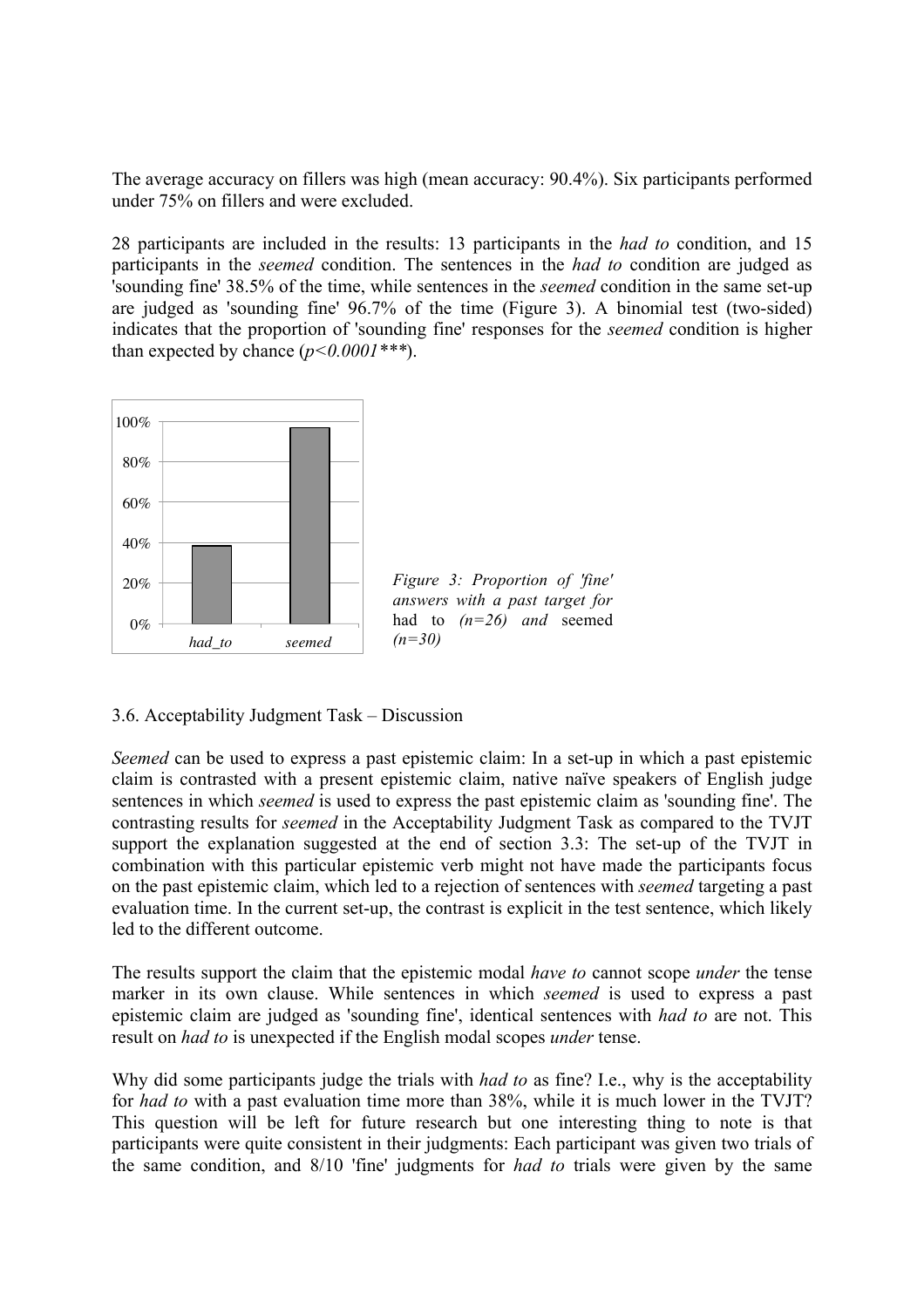participants. That means that out of the 13 participants in the *had to* condition, four participants judged both sentences as 'sounding fine', seven participants judged both sentences as 'sounding (a little) strange', and only two participants had mixed judgments.

### 3.7. General discussion

The two experiments together provide support for the claim that the Dutch epistemic modal *moeten* 'have to' and the English modal *have to* do not scope under tense in non-narrative contexts. While in identical set-ups, the past tense form of the epistemic verbs *lijken* 'seem' and *seem* can be used to make a past epistemic claim in matrix contexts, the same is not true for the two epistemic modals. This result is unexpected if the modals scope *under* tense. The results from experiment 1 furthermore provide support for *moeten* and *have to* being able to scope *over* tense: in matrix contexts, past tense *moest* and *had to* can be used to express a present epistemic claim about a past event.

Besides these general tendencies, there is variation within and between speakers of the same language, and across the two languages, which will need to be explored further. For instance, is there systematic variation between datapoints, and if so, where does it come from (fn. 10)? Finally, the results raise a question concerning the results reported in Rullmann & Matthewson (2018): Are the results they report indeed caused by a dispreference for this use of *had to*, as compared to *must have been* or *has to have been*? Why would there be such a dispreference?

#### **4. Conclusion**

Can epistemic modals in Dutch and English be interpreted within the scope of the tense in their own clause? The results of two online experiments support the claim that for Dutch *moeten* and English *have to*, the answer is 'no'. In the contexts tested in the two experiments, sentences with the past tense form of the Dutch epistemic verb *lijken* 'seem' are judged true (TVJT) and with the past tense form of English *seem* as felicitous (Acceptability Task) when they are used to express a past epistemic claim. In contrast, sentences with the Dutch past tense epistemic *moest* and the English past tense epistemic *had to* in exactly the same set-up are not. These results are inconsistent with the claim that *moeten* and *have to* scope under tense.

The results instead support the claim that *moeten* and *have to* are able to scope over tense (34), as they can be interpreted at the local time of evaluation, which in the matrix contexts tested here is speech time. Indeed, sentences with past tense *moest* and *had to* are judged as true by native speakers when they are used to express a present epistemic claim about a past event (TVJT). The tense *on* the modal is in these sentences interpreted *under* the modal, shifting the event under the modal to the past.

(34) ModEpistemic > Tense > ModRoot > Verb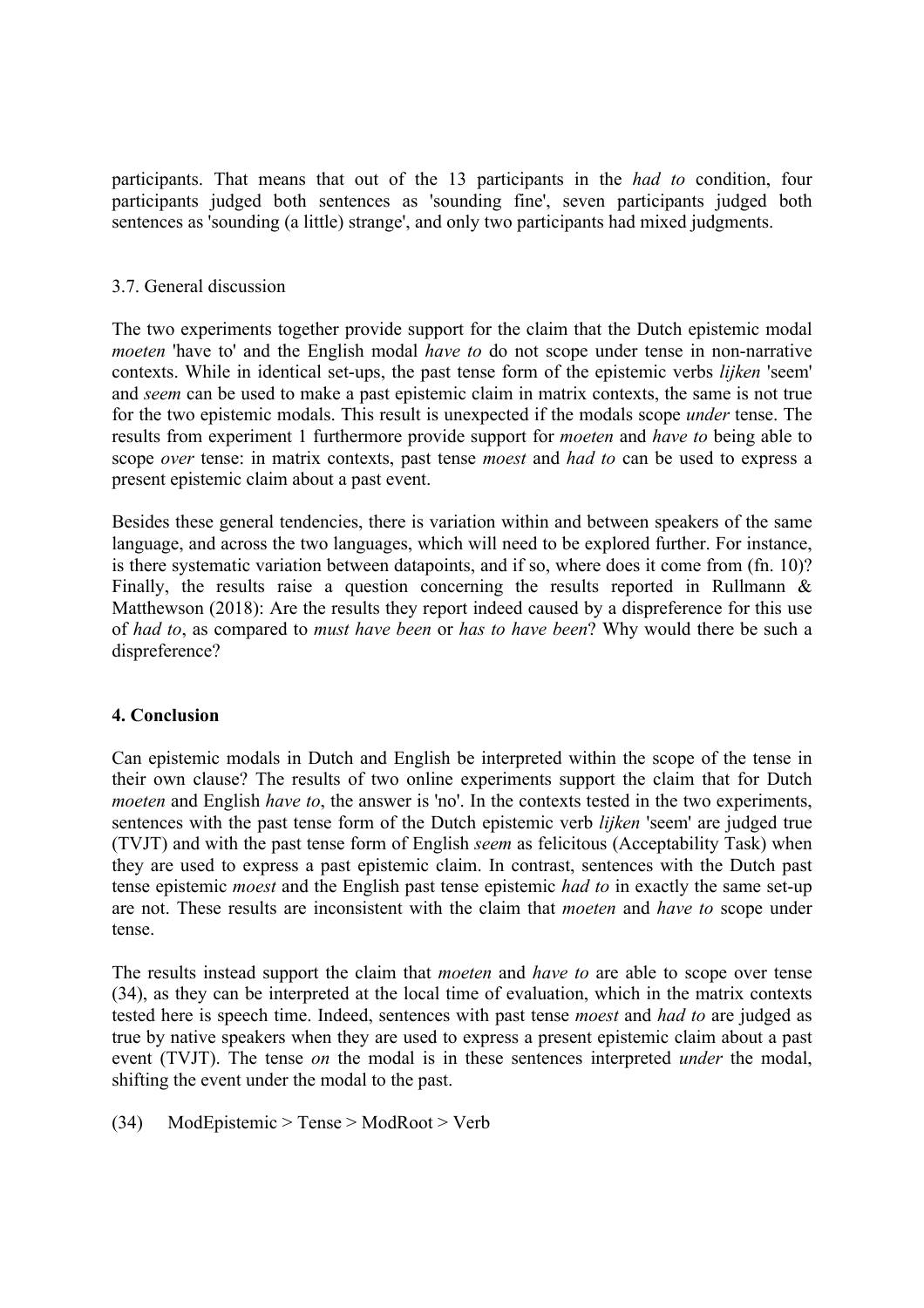In sum, the results seem to support the claim that epistemic modals scope *over* tense (Groenendijk & Stokhof 1975, Iatridou 1990, Stowell 2004, Condoravdi 2002, Hacquard 2006, 2010, a.o.), and challenge the claim that English and Dutch modals can or must scope *under* tense (von Fintel & Gillies 2007, Rullmann & Matthewson 2018).

What makes epistemic modals so special? After all, both epistemic verbs (*seem/lijken*) and root modals (deontics) scope *under* tense: it is the combination of being a modal and being used to express epistemic modality that results in the opposite scope relation. Cinque (1999) proposes that there is a universal hierarchy of functional projections in which epistemics scope over tense. Therefore, functional items used to express epistemic modality are in a structural position above tense. Hacquard (2006, 2010) claims that it follows from the specific syntax and semantics of modals: Modals that are located above tense get an epistemic interpretation *because* they are interpreted relative to a high speech event, while modals that are located below tense are not interpreted relative to the speech event and instead can only get a non-epistemic, root interpretation.

A final empirical contribution of this paper is the development of a new experimental design that can be used to test whether epistemics scope over or under tense in a language. The Acceptability Judgment Task described in section 3.4. directs participants' focus on the epistemic claims themselves, as there is a direct contrast between a past and a present epistemic claim in the same sentence, which seems to help in getting the intended interpretation.

#### **References**

- Barbiers, S. (1995). The syntax of interpretation. Holland Institute of Generative Linguistics, the Netherlands.
- Boogaart, R. (2002). The past and perfect of epistemic modals. In L. de Saussure, J. Moeschler, and G. Puskás (Eds.), *Recent Advances in the Syntax and Semantics of Tense, Aspect and Modality,* pp. 47-69. Berlin: Mouton the Gruyter.
- Cinque, G. (1999). *Adverbs and Functional Heads: A Cross-Linguistic Perspective.* Oxford: Oxford University Press.
- Condoravdi, C. (2002). Temporal interpretations of modals. Modals for the present and for the past. In D. Beaver et al (Eds.), *Stanford Papers on Semantics*, pp. 59-87*.* Stanford: CSLI Publications.
- von Fintel, K. and A. Gillies (2007). An opinionated guide to epistemic modality. In T. Gendler and J. Hawthorne (Eds.), *Oxford Studies in Epistemology: Volume 2*, pp. 32-62*.* Oxford: Oxford University Press.
- Groenendijk, J. and M. Stokhof (1975). Modality and conversational information. *Theoretical Linguistics 2,* pp. 61–112.
- Hacquard, V. (2006). Aspects of Modality. Ph.D. Thesis, MIT.
- Hacquard, V. (2010). On the event relativity of modal auxiliaries. *Natural Language Semantics 18(1),* pp. 79-114.
- Hacquard, V. (2016). Modals: Meaning categories? In J. Blaszczak, et al. (Eds.), *Mood, aspect, modality revisited: New answers to old questions,* pp. 45-74. Chicago: University of Chicago Press.